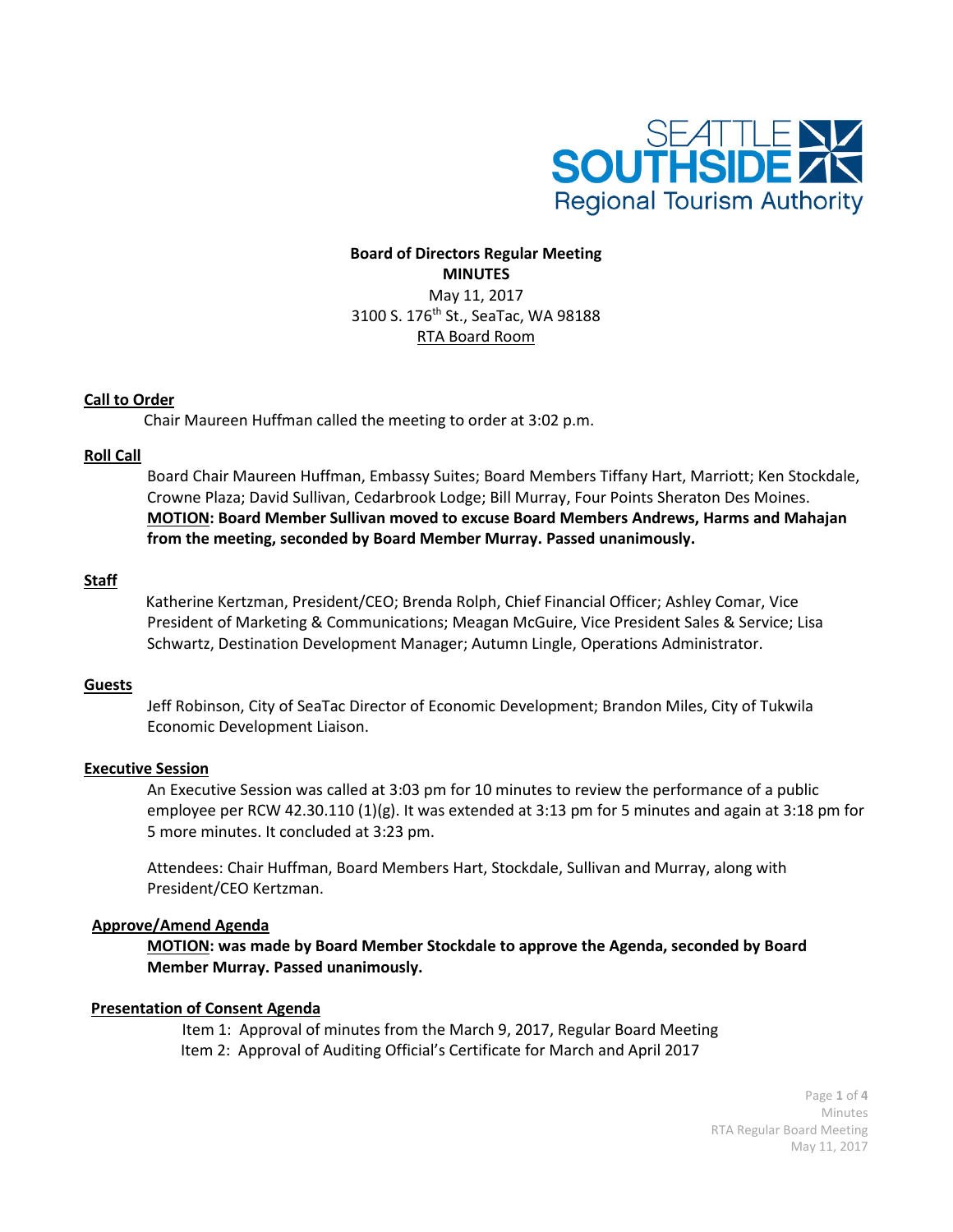(Claim checks and electronic payments for March and April 2017. Check numbers 7443 through 7533 in the amount of \$536,042.35. Electronic payments for the dates of March 1, 2017 through April 30, 2017 in the amount of \$162,132.11.)

**MOTION: Was made by Board Member Hart to approve Consent Agenda Items 1 through 2, seconded by Board Member Stockdale. Passed unanimously.**

### **Financial Reports**

CFO Rolph presented the Proforma Budget. Discussion and Q&A session followed.

### **President's Report**

Resolution No. 2017-004, Paid Family and Medical Leave of Absence Policy.

**MOTION #2017-012: was made by Board Member Stockdale to approve Resolution No. 2017-004, the RTA Paid Family and Medical Leave of Absence Policy, seconded by Board Member Hart. Passed unanimously.**

Resolution No. 2017-005, Appointing the RTA's Agent Upon Whom Statutory Notices of Claims of Damages Must be Presented.

**MOTION #2017-013: was made by Board Member Sullivan to approve Resolution No. 2017-005, appointing the RTA's Agent Upon Whom Statutory Notice of Claims of Damages Must be Presented, seconded by Board Member Murray. Passed unanimously.**

Resolution No. 2017-006, Declaring an uncashed check as unclaimed property.

**MOTION #2017-014: was made by Board Member Murray to approve Resolution No. 2017-006, Declaring uncashed check as unclaimed property, seconded by Board Member Sullivan. Passed unanimously.**

Presentation of the RTA Personnel Manual Draft President/CEO gave an overview of the Personnel Manual Draft to the Board Members

Annual Report Draft

**MOTION #2017-015: was made by Board Member Hart to approve the Annual Report for publication, seconded by Board Member Stockdale. Passed unanimously.**

#### **Marketing Update**

First quarter report was given by MarCom Vice President Comar along with the Station Domination Plan.

Topics included:

- Escalator Soffit Banners
- Banners at the Light Rail Stations
- Fence Banners
- Bike Lockers
- Elevator Panel
- Train Wrap
- Baggage Claim Screens
- Floor Graphics
- Twitter Engagement

Page **2** of **4** Minutes RTA Regular Board Meeting May 11, 2017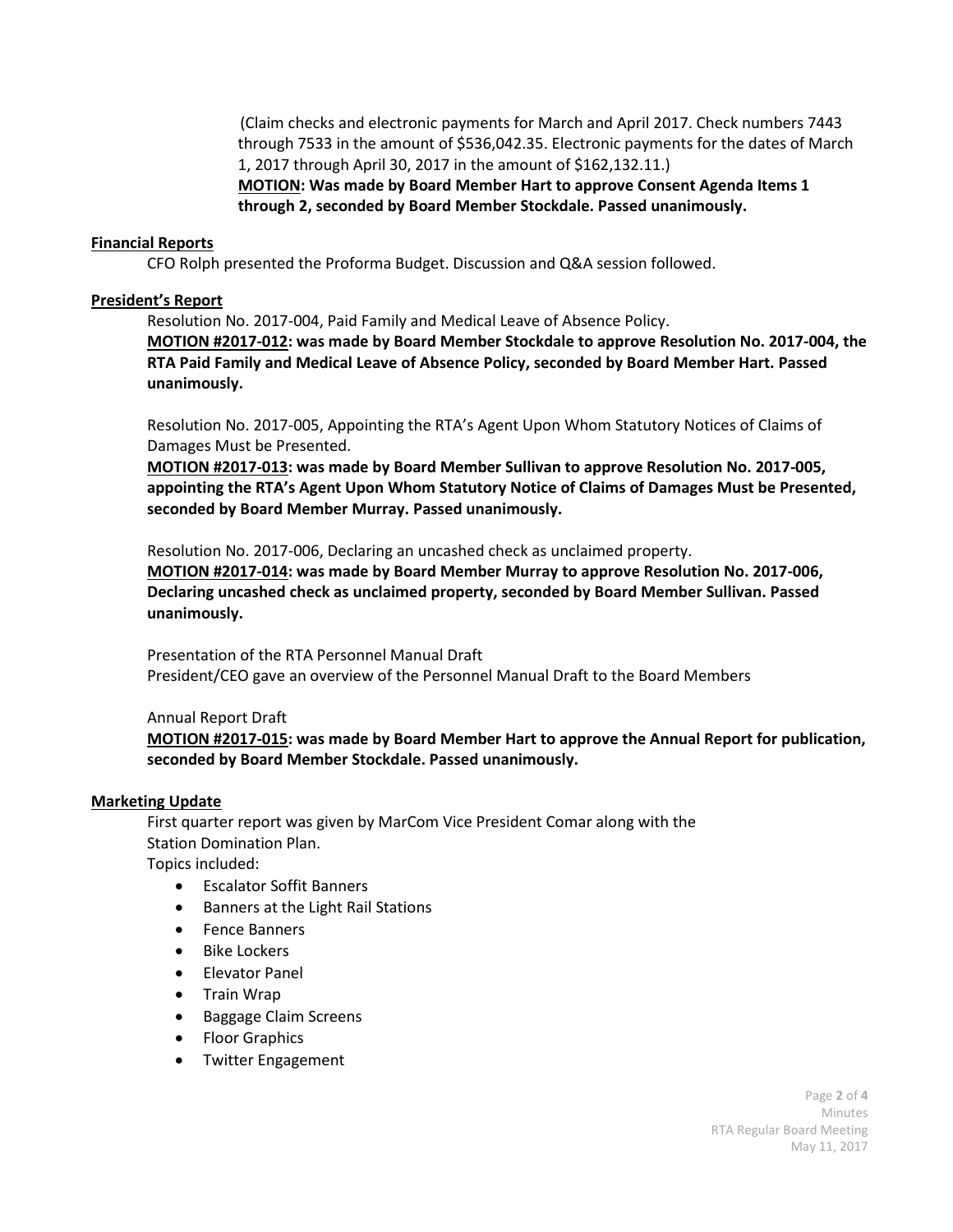- Instagram Facebook
- Media Impress
- Interactive Map
- Mid-June launch for New Website
- New Booking Engine
- Executive Summary

Amend the GreenRubino Contract for up to an additional \$15,000 for Design and Creative Production for the "station domination" summer marketing strategy.

**MOTION #2017-016: was made by Board Member Hart to amend the GreenRubino Contract for up to an additional \$15,000 for Design and Creative Production for the "station domination" summer marketing strategy, seconded by Board Member Stockdale. Passed unanimously.**

# **Sales Updat**e

First quarter report was presented by Sales & Services Vice President McGuire. Visitors Services:

- Bulk Light Rail Ticket Sale
- Concierge Training
- Community Events
- Discovery Pass Now Being Sold
- Visitor Center Coordinator Shawn Woods heading up the Washington State Chapter of the National Concierge Association, plus being on the Highline Hospitality Board of Advisors

# Partner Services:

Partner Services Coordinator Noelle Cueto has been involved in the following

- Extranet Launch
- Partner Training
- Preparing Partners for New Website
- Seattle Southside FAM
- Conference Services

# Meeting Sales:

- First Quarter Sales Outreach
- Partnership Opportunities
- Professional Goals for 2017
- Upcoming Projects

# **Sports Update**

Kristina Thorne, Sport Sales Development, gave her first quarter report touching on the following points:

- NASC
- Sports Advisory Committee
- MeetingMax
- Starfire Contract

Sports Advisory Committee Applicants

- 1. Amanda Robbins, Homewood Suites Vacated Position
- 2. Charles Aguiling, Residence Inn New